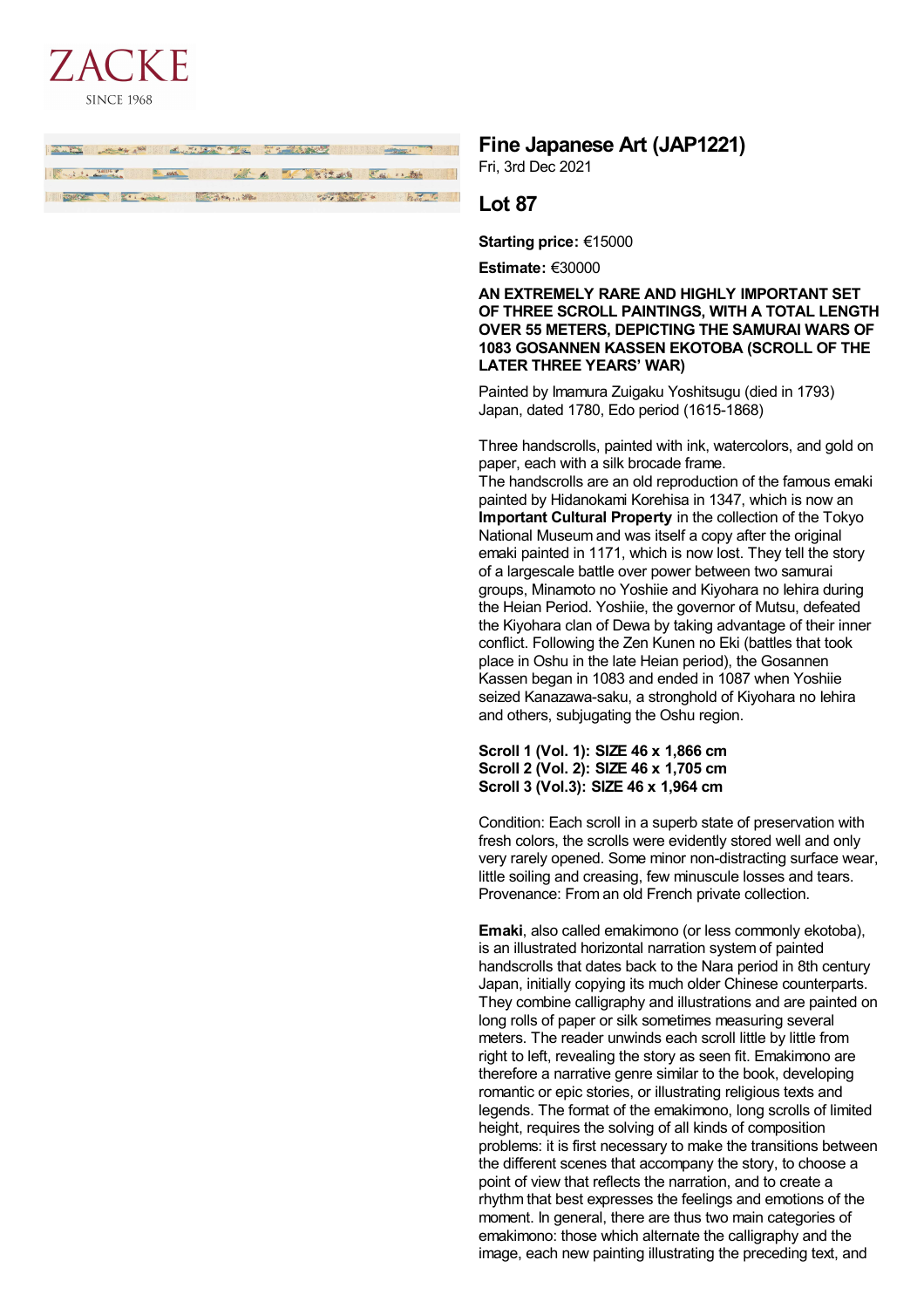those which present continuous paintings, not interrupted by the text, where various technical measures allow the fluid transitions between the scenes. **Today, emakimono offer a unique historical glimpse into the life and customs of Japanese people, of all social classes and all ages, during the early part of medieval times.**

**Only few of the original scrolls have survived intact**, with around 20 being protected as National Treasures of Japan, and many have been either partly or entirely lost. However, due to the importance of certain emaki, faithful reproductions, known as mohon, were made through the centuries. **Some of these reproductions, particularly older ones such as the present lot, as well as copies of lost scrolls and those painted by noted artists, are considered as valuable as the originals**.

The stirring events of the Later Three Year War were first recorded in pictorial form during the late Heian period. The earliest known depiction was a set of four scrolls executed in 1171 at the order of Go-Shirakawa (1127-1193) by the painter Akizane; this was one year after Fujiwara Hidehira had been given control over Mutsu and Dewa and the Fujiwara family thus celebrated some of the events that had led to their gaining power equal to that of the Taira clan in the capital. While this set has not survived, the Tokyo National Museum has a set of three scrolls (formerly in the Ikeda collection) that date to the 14th century and are the earliest extant renditions of the subject. This set bears a preface written by Gen-e in 1347 and is thus known as the Gen-e version.

The Gen-e version constitutes only half of an original set of six scrolls, but at least the content of the missing sections can be deduced from a literary record, the Oshu Gosannen Ki (Record of the Later Three Years War). In addition, there is a set of four pictorial scrolls, now in the Okayama Prefectural Museum, that was done in 1719 when the literary record was copied; this set preserves some of the opening scenes but is still missing some sections. Finally, there is an account left by Yasutomi who in 1444, at Ninna-ji, looked at one set, likely the earliest, no longer extant version from 1171, and described the scenes.

**The present set of scrolls are faithfully copied from the Gen-e version in the Tokyo National Museum, the scenes and calligraphy being an exact match other than the dating and inscription on the third scroll:** 安永九年庚 子八月、今村 随學甫紹寫 **"An'ei kyunen kanoe-ne hachigatsu, Imamura Zuigaku Yoshitsugu utsusu" [Copied and painted by Imamura Zuigaku Yoshitsugu, in the 8th month of the year of Kanoe-ne, An'ei 9th year (1780)].**

**Imamura Zuigaku Yoshitsugu** (died in 1793). His year of birth is unknown. The artist first studied under Kano Zuisen Yoshinobu 狩野随川甫信 (1692-1745), thus inheriting the two characters 随 (zui) and 甫 (yoshi) from his master. Then Imamura Zuigaku studied further under Kano Josen Yukinobu 狩野常川幸信 (1717-1770). These Kano painters were the second and third generation heads of the Hamamachi line of the Kano School respectively. **In Meiwa 4 (1767), Imamura Zuigaku was appointed an official painter to the Owari Domain, one of the Three Houses of the Tokugawa (The Tokugawa Gosanke** 徳川御三家).

Imamura Zuigaku painted an emaki scroll of the Heiji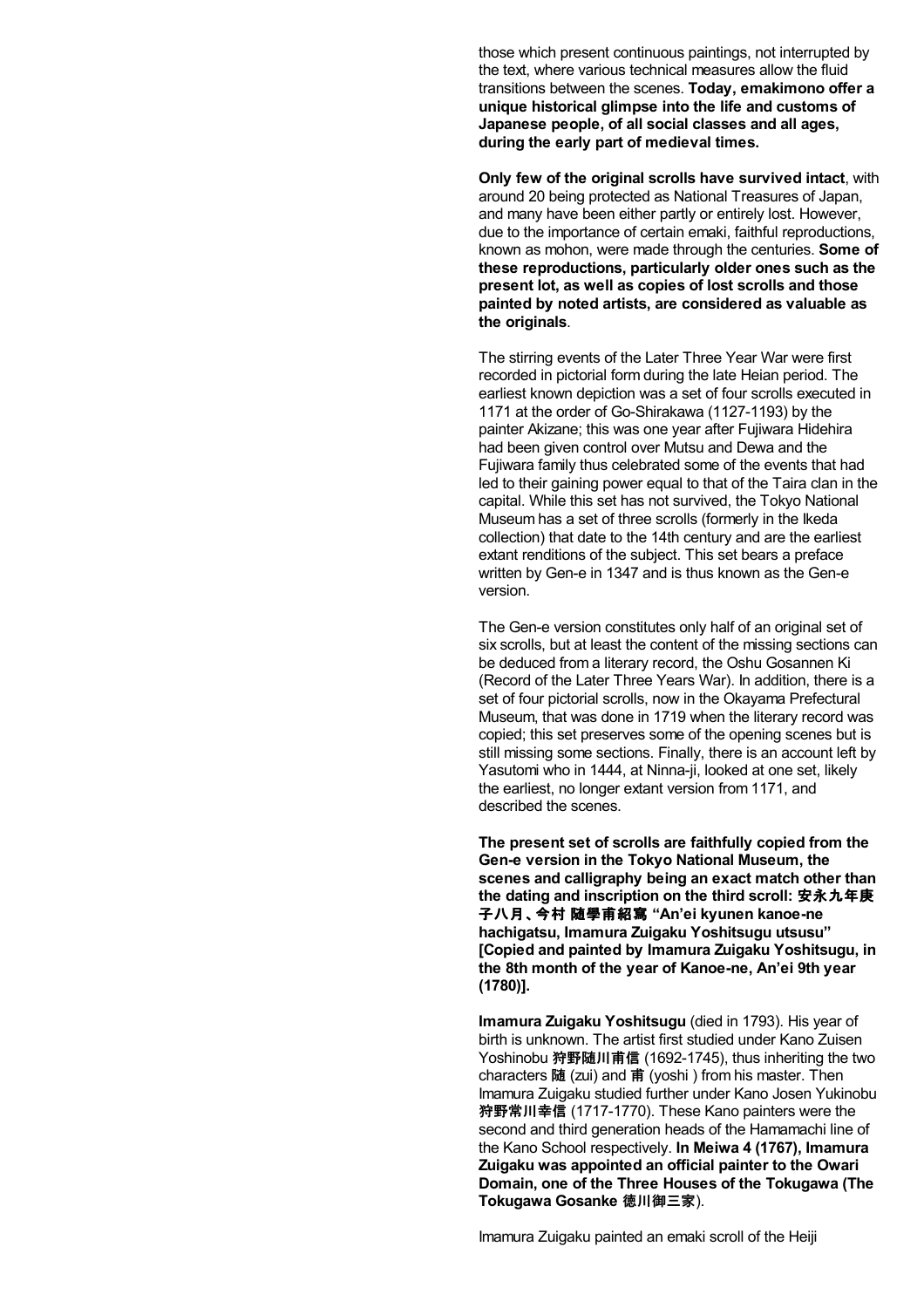Monogatari (平治物語絵巻 ), copied from an earlier edition. It is known that this Heiji Monogatari scroll was painted in 1781 (Tenmei 1) for Tokugawa Munechika (1733-1800, ruled 1761-1799), the 9th generation Daimyo of the Owari Domain. **Therefore, most likely the present set of highly important emaki scroll paintings were commissioned by imperial decree for Tokugawa Munechika.**

Additionally, there is a dating on the colophon corresponding to the 10th month of 1701 (Genroku 14). The reason for this is that Lady Ryoshoin (Tokugawa Ieyasu's daughter,1565- 1615) was in possession of a set of Gosannen War Scroll. However over the years the scrolls (Lady Ryoshoin's scroll treasure) were damaged. In Genroku 14 (1701), her scrolls were restored in Kyoto. **The emperor inspected the scrolls and praised them.**

The exterior of each scroll applied with an old paper label showing the title (The Chronicle of the Later Three-Year War) and which volume it is.

#### **Literature comparison:**

The emaki by Hidanokami Korehisa dated 1347 (the 'Gen-e version'), the oldest one among existing picture scrolls on the Gosannen Kassen, is an Important Cultural Property in the collection of the Tokyo National Museum, accession number A-11187. Compare three scrolls with a reproduction of the 1347 scrolls dated 1913, reproduced by the Tokyo Archaeological Association, in the collection of the Metropolitan Museum of Art, accession numbers 17.235.9- .11. Compare also closely related but later set of three handscrolls by Sumiyoshi Hirotsura (1793-1863), dated 1853, illustrated in Kaikodo Journal (2000) In the Eye of the Beholder, p. 124-125, no. 31.

#### **Auction comparison:**

Compare a scroll (42.3 x 1,928.2 cm) of the first volume, dated to the 18th century, at Christie's, Japanese Works of Art, 1 November 1996, New York, lot 357 (**sold for 14,950 USD, for a single scroll**).

Compare to a related singular emaki scroll, measuring **32.5 x 1,624.3 cm**, from the Illustrated Scrolls of the Chronicle of Great Peace (vol. II from the set of 12 volumes), dated to mid-17th century, sold at Christie's, 20 March 1996, New York, lot 407 (**sold for USD 288,500**).

### **VOLUME 1**

#### **SECTION 1**

After hearing that Iehira drove away Governor Yoshiie, Takehira arrives to congratulate Iehira and advise him to move to the more secure and defensible Kanazawa stockade. Takehira and Iehira talk together in the garden while to the left Takehira's troops set out for the stockade.

#### **SECTION 2**

Yoshimitsu, the brother of Shogun Yoshiie, resigns his position in office on account that the Retired Emperor did not grant his appeal to join his brother in the life or death battle against Takehira. Now, with Yoshimitsu on the battlefield, the frontal forces of Yoshiie begin their attack on the Fort. Members of the fort fight back with arrows and one of them injures Kagemasa of Sagami, who fought recklessly against the enemy. The arrow has gone through Kagemasa's helmet and pierces him in his right eye. Kagemasa breaks off a part of that arrow and throws it back at the enemy, then takes off his helmet to announce his injury. Yoshiie's soldiers are still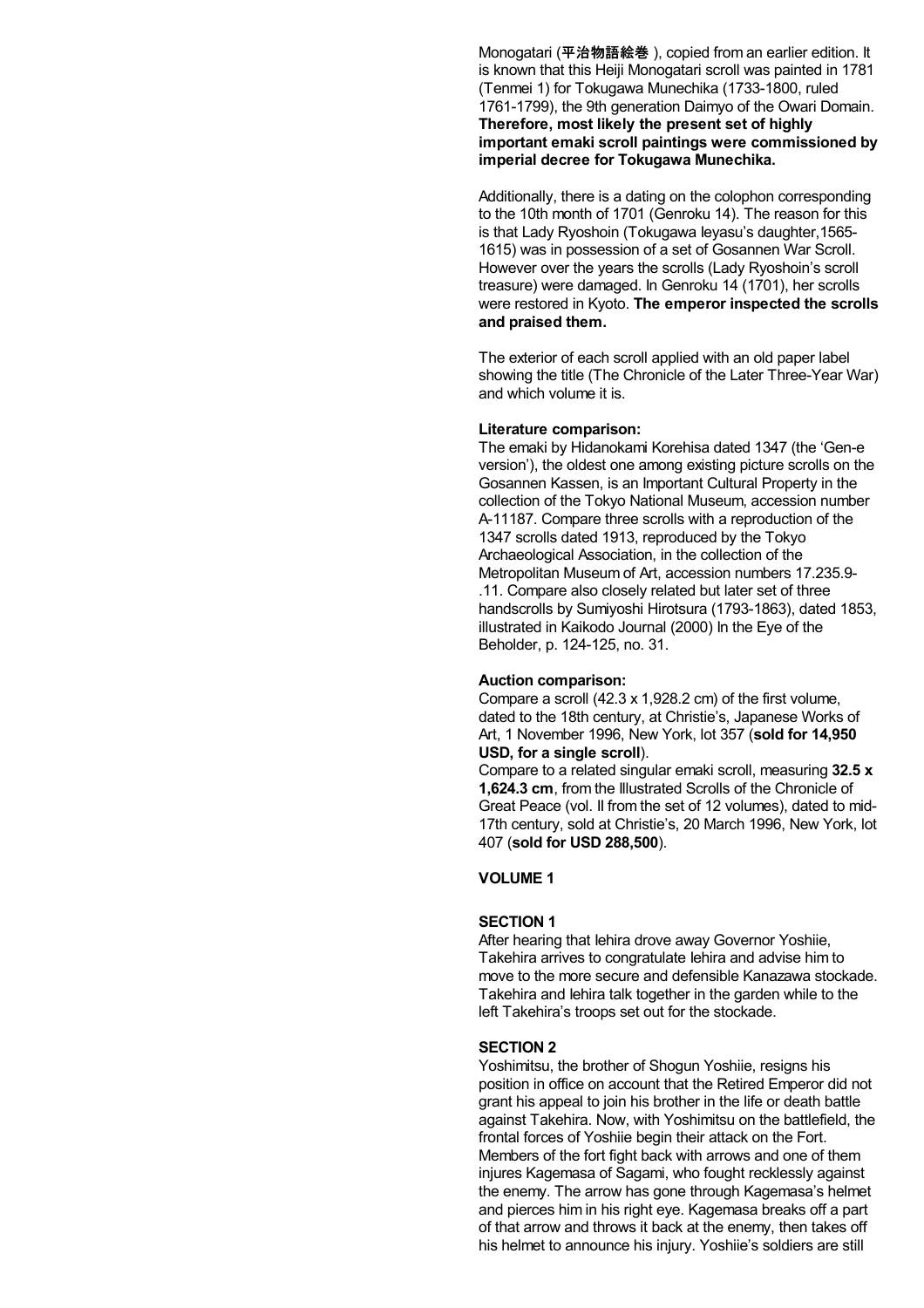unable to break through the fort.

#### **SECTION 3**

Governor Yoshiie becomes angry after learning that Takehira has joined allegiance with Iehira and sets off for Kanazawa. The ladies of his household sob at the windows of the house as they watch him mount his horse, which is being held by Mitsutada, an eighty-year-old veteran of the Former Nine Years War but now obliged by age to remain at home, regretful of his inability to join his master.

### **SECTION 4**

As Yoshiie advances on Kanazawa he notices that some flying geese have been disturbed by something in the grass and deduces there are enemy soldiers lying in ambush. Thus, he immediately charges in attack.

#### **SECTION 5**

Having begun his attack on the Kanazawa stronghold, Yoshiie initially meets with little success. He therefore begins to seat his warriors according to their bravery in battle that day, the heroes on one side and the cowards on the other, to encourage them all to give their best.

### **VOLUME 2**

### **SECTION 1**

Yoshihiko Hidetake has suggested that the stronghold be surrounded with a blockade to prevent any supplies from being brought into the keep. To pass the time, Takehira proposed that each side choose a champion and have them fight together. In the center of this scene, Onitake on the right and Kametsugu on the left prepare to do battle with naginata (long-handled weapons).

#### **SECTION 2**

With Onitake on the verge of winning the bout, Yoshiie's warriors give a great shout of triumph, at which Takehira's soldiers pour out of the stronghold to rescue their champion Kametsugu from certain death. In the ensuing carnage one of the fatalities is Korehiro, who had been classed earlier as a coward and was determined to win respect on this day.

#### **SECTION 3**

Standing at the top of the fortifications, Sentada, adviser to Iehira, shouts loudly down to Yoshiie: "Your father Yoriyoshi was given much trouble by Sadatada and Munetada during the previous war but he destroyed them with the assistance of our master, who served him loyally. Now you attack his descendants. May you be punished by Heaven for your disloyalty and unfaithfulness."

#### **SECTION 4**

As the stronghold runs short of food, Takehira proposed to Yoshimitsu that they surrender but this offer is refused by Yoshiie. Takehira then invites Yoshimitsu into the castle but Yoshimitsu refused and a warrior named Suekata goes in his place. Takehira asks him to intercede with Yoshiie, and shows him an exceptionally large arrow and asks whose it is. Suekata replies that it is his and returns to his own camp.

#### **SECTION 5**

As autumn turns to winter, Yoshiie's warriors begin to worry that they will freeze to death and write letters to send together with their extra clothes and horses to their families with instructions to sell these belongings and return to Kyoto if they should die. As food becomes scarce, women and